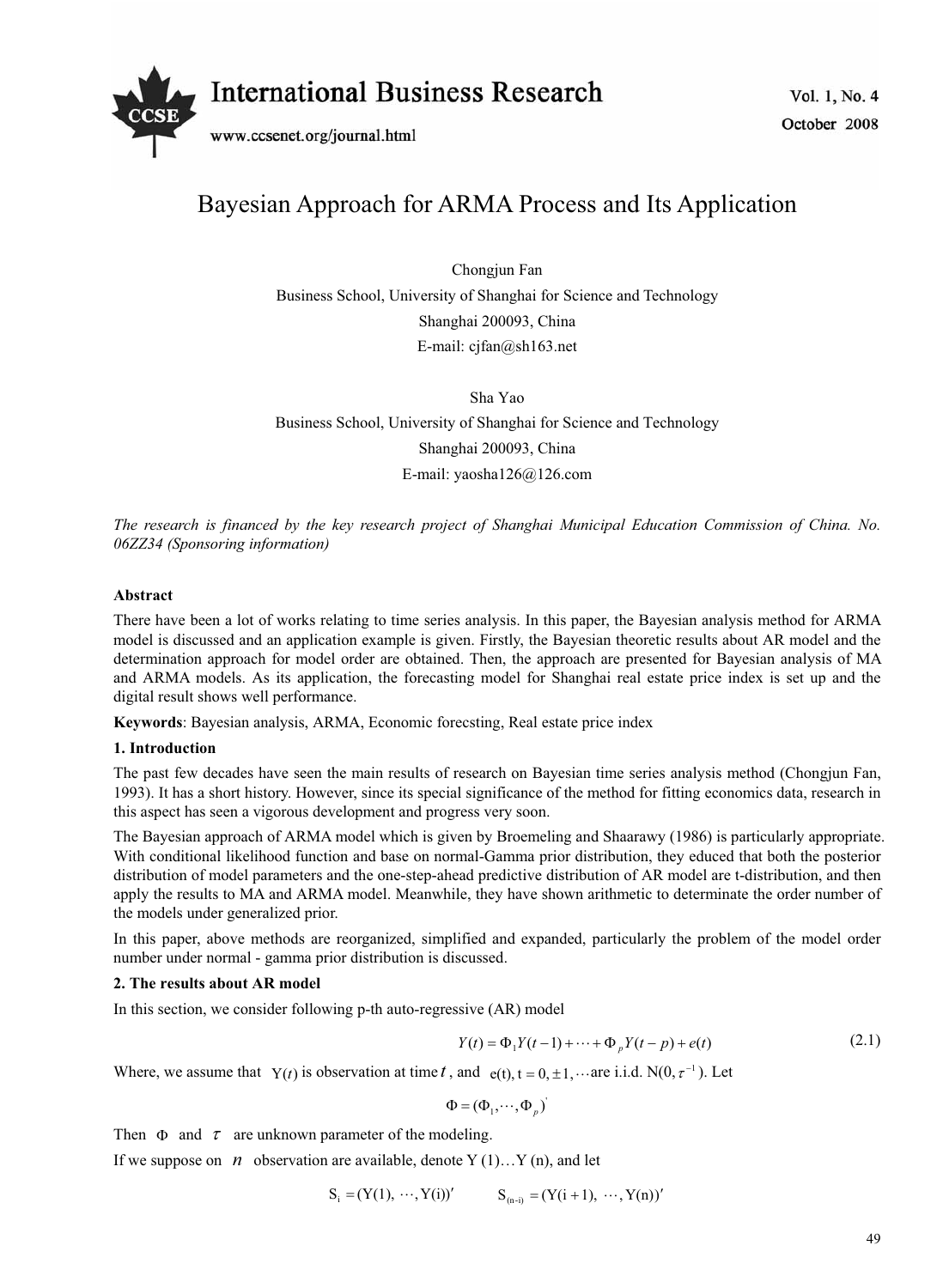Then the condition density of  $S_{(n-p)}$  when  $S_p$  is given is as follows:

$$
f(S_{(n-p)}/S_p; \Phi, \tau) \propto \tau^{\frac{n-p}{2}} \exp\left\{-\frac{\tau}{2} \sum_{i=p+1}^n (Y(t) - \sum_{i=1}^p \Phi_i Y(t-i)^2) \right\}
$$
  

$$
\propto \tau^{\frac{n-p}{2}} \exp\left\{-\frac{\tau}{2} (S_{(n-p)} - X\Phi) (S_{(n-p)} - X\Phi) \right\}
$$
(2.2)

where

$$
X = \begin{bmatrix} Y(p)' & \cdots & Y(1)' \\ \vdots & & \vdots \\ Y(n-1)' & \cdots & Y(n-p)' \end{bmatrix}
$$

We can use this condition likelihood function instead of the exact likelihood function when *n* is large relative to  $p$ (Priestley M B., 1981). In this section, the discussions are based on function (2.2).

In the model, we consider the group of conjugated prior distribution: normal-Gamma distribution. It can be proved that the Bayesian analysis method for AR model equates to the following Bayesian multivariate regressive analysis:

$$
S_{(n-p)} = X\Phi + E \quad E \sim N(0, \tau^{-1}I) \tag{2.3}
$$

with the prior density:

$$
\begin{cases} \phi / \tau \text{(condition prior density of } \phi \text{ given } \tau) \sim N_{m,r}(\mu, (\tau \Delta)^{-1}) \\ \tau \text{(marginal prior density of } \tau) \sim \Gamma(\alpha - \frac{p}{2}, \beta) \end{cases}
$$
 (2.4)

The following result can be obtained easily by the results of Bayesian multivariate regressive model:

**Theorem 1**. Combining (2.2) with (2.4), It can be obtained the marginal posterior densities of  $\Phi$ ,  $\tau$ , and one-step-ahead predictive Y(n+1) are multivariate t-distribution, Gamma distribution and univariate t-distribution respectively, namely

$$
\Phi \sim t_p(\hat{\Phi}, Q, n + 2\alpha - 2p) \tag{2.5}
$$

$$
\tau \sim \Gamma(\frac{n}{2} - p + \alpha, \beta + \frac{1}{2}SS_e)
$$
\n(2.6)

$$
Y_{(n+1)} \sim t(\hat{Y}_{(n+1)}, D, n-2p+2\alpha)
$$
 (2.7)

Where,

$$
\widehat{\Phi} = \left( X X + \Delta \right)^{-1} \left( X S_{\left( n-p \right)} + \Delta \mu \right) \tag{2.8}
$$

$$
SSe = S'_{(n-p)}S_{(n-p)} + \mu' \Delta \mu + (X'S_{(n-p)} + \Delta \mu)'
$$
  
\n
$$
(XX + \Delta)^{-1} (XS_{(n-p)} + \Delta \mu)
$$
  
\n
$$
Q = (\alpha + \frac{n}{2} - p)^{-1} (\beta + \frac{1}{2} \text{SSe})(XX + \Delta)^{-1}
$$
  
\n
$$
L = (Y_{(n)}, \cdots, Y_{(n+p+1)})'
$$
  
\n
$$
\hat{Y}_{(n+1)} = L\hat{\Phi}
$$
  
\n
$$
D = [1 + L(XX + \Delta)^{-1}L](n - 2p + 2\alpha)^{-1} (2\beta + SS_e)
$$
 (2.9)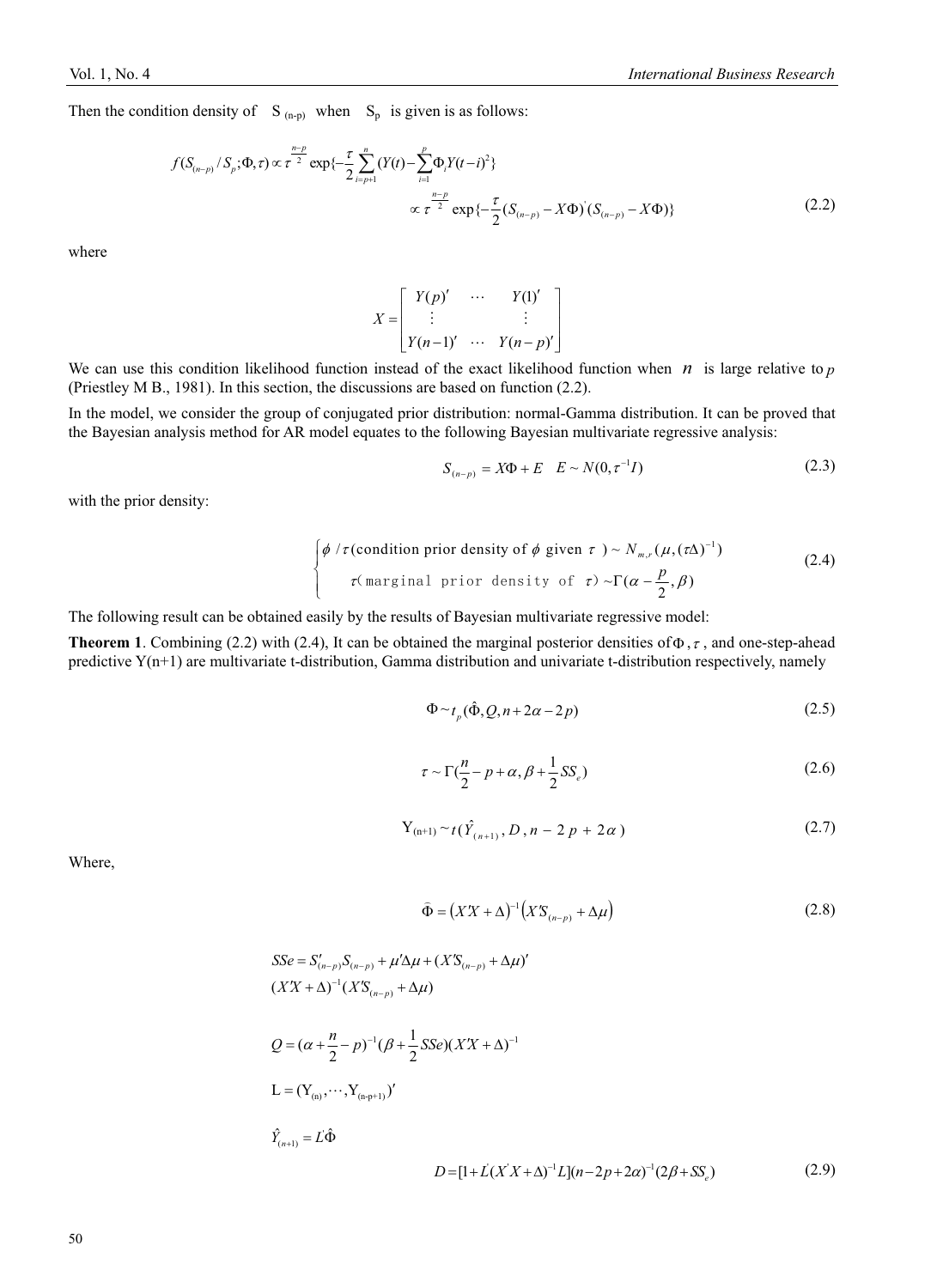The following four corollaries can be obtained easily from theorem 1, that is

**Corollary 1**. With the square loss, Bayes estimation of  $\Phi$  is the weighted average of least square estimator

$$
\widehat{\Phi}_{LS} = (XX)^{-1} X \mathcal{S}_{(n-p)}
$$

and prior mean  $u$ , that is

$$
\widehat{\Phi} = (XX + \Delta)^{-1} X' X \widehat{\Phi}_{LS} + (XX + \Delta)^{-1} \Delta \mu
$$

**Proof:** It can be proved from equations (2.5) and (2.8)

**Corollary 2.** With the square loss, the Bayes estimation of random error variance,  $\tau^{-1}$  is

$$
\tau^{-1} = \left(\frac{n}{2} - p + \alpha - 1\right)^{-1} \left(\beta + \frac{1}{2} S S_e\right)
$$
 (2.10)

**Proof:** It follows from (2.6) that the marginal posterior densities of  $\tau^{-1}$  is athwart Gamma distribution, then we can obtain (2.10) from the results about the expected value of athwart- Gamma distribution (See page 395 of Berger J. O., 1980).

**Corollary 3.** One-step-ahead predictive Y  $(n+1)$  can be divided to two parts as:

$$
V = \tau^{-1} + L(X'X + \Delta)^{-1}L\hat{\tau}^{-1}
$$
\n(2.11)

where  $L'(X'X + \Delta)^{-1} L\hat{\tau}^{-1}$  is posterior variance of  $L'\Phi$ .

**Proof:** Combining (2.7) and the results about variance of *t* distribution (See page 394 of Berger J. O., 1980), we can obtain the equation

$$
V = (n-2p+2\alpha)[(n-2p+2\alpha)-2]^{-1}D
$$

Then we obtain this Corollary from (2.9) and (2.10).

**Corollary 4.** When suppose  $\Delta=0$ ,  $\alpha=0$ ,  $\beta=0$ , the equations (2.5), (2.6) and (2.7) are the same with the results of generalize prior density  $\pi(\Phi, \tau) \propto \tau^{-1}$  in Jeffreys no-information condition.

Equation (2.7) gives the distribution of one-step-ahead  $Y_{(n+1)}$ . It can be proved distribution of  $Y_{(n+2)}$  is also univariate t-distribution when one-step-ahead  $Y_{(n+1)}$  is given. But for the joint predictive distribution of  $Y_{(n+1)}$ , ...,  $Y_{(n+k)}$  and sole multi-step-ahead distribution  $Y_{(n+k)}$ , we need make use of digital algorithm. We will not make further discussion in the paper.

#### **3. The determination of model order number**

Inference on the order number of the model, we need use the following results:

**Theorem 2**. It follows with the result of Theorem 1, that

(1) 
$$
Q_p^{-\frac{1}{2}}(\Phi_p - \hat{\Phi}_p) \sim t(0, 1, n + 2\alpha - 2p)
$$
 (3.1)

where

$$
\hat{\Phi} = \begin{bmatrix} \hat{\Phi}_1 \\ \vdots \\ \hat{\Phi}_p \end{bmatrix} \qquad Q = \begin{bmatrix} Q_1 & \cdots & * \\ \vdots & \ddots & \vdots \\ * & \cdots & Q_p \end{bmatrix}
$$

(2) Piecemeal make the matrix above

$$
\Phi = \begin{bmatrix} \Phi_{(1)} \\ \Phi_{(2)} \end{bmatrix} \qquad \hat{\Phi} = \begin{bmatrix} \hat{\Phi}_{(1)} \\ \hat{\Phi}_{(2)} \end{bmatrix} \qquad Q = \begin{bmatrix} Q_{11} & Q_{12} \\ Q_{21} & Q_{22} \end{bmatrix}
$$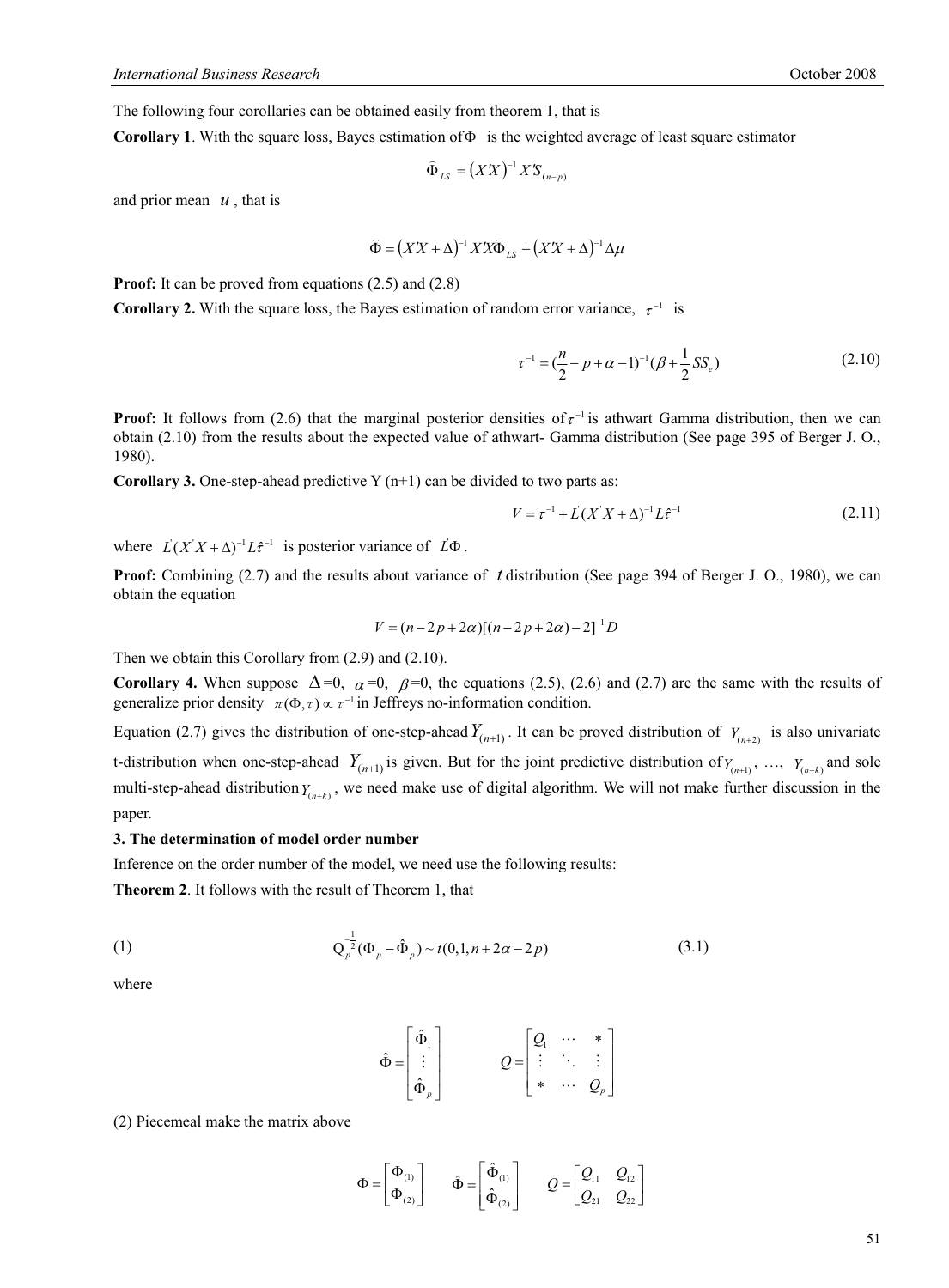Where,  $\Phi_{(1)}$ ,  $\hat{\Phi}_{(1)}$  are  $p_1 \times 1$  order matrix,  $Q_{11}$  is  $p_1 \times p_1$  order matrix respectively, and  $p_1 + p_2 = p$ . Then the posterior distribution of  $\Phi_{(1)}$  when  $\Phi_{(2)} = 0$  is given is as follows:

$$
\Phi_{(1)} / \Phi_{(2)} = 0 \sim t_{p_1} (\hat{\Phi}_{(1)} - Q_{12} Q_{22}^{-1} \hat{\Phi}_{(2)}, \n(n + 2\alpha - 2p + p_2)^{-1} (n + 2\alpha - 2p + \hat{\Phi}_{(2)}' Q_{22}^{-1} \hat{\Phi}_{(2)}) \n(Q_{11} - Q_{12} Q_{22}^{-1} Q_{21}), n + 2\alpha - 2p + p_2)
$$
\n(3.2)

**Proof:** It can be obtained from the property of multivariate t-distribution and (2.5).

If the model order number is  $p_1$ , not p, the prior distribution (2.4) can be adjusted to express when  $\Phi_2 = 0$  is given as follows:

$$
\begin{cases}\n\Phi_{(1)} / \tau \sim N(\mu_{(1)} - \Delta_{11}^{-1} \Delta_{12} \mu_{(2)}, (\tau \Delta_{11})^{-1}) \\
\tau \sim \Gamma(\alpha - \frac{p_1}{2}, \beta + \frac{1}{2} \mu_{(2)} (\Delta_{22} - \Delta_{21} \Delta_{11}^{-1} \Delta_{12}) \mu_{(2)})\n\end{cases}
$$
\n(3.3)

where

$$
u = \begin{bmatrix} u_{(1)} \\ u_{(2)} \end{bmatrix} \qquad \qquad \Delta = \begin{bmatrix} \Delta_{11} & \Delta_{12} \\ \Delta_{21} & \Delta_{22} \end{bmatrix}
$$

and where  $u_{(1)}$  is  $p_1 \times 1$ ,  $\Delta_{11}$  is  $p_1 \times p_1$ .

Discussion about the order number determination of model AR is as follows.

It can be shown that there are two kinds of recursion algorithms from Theorem 1about the posterior distribution of coefficient parameter, which is

<1> We Suppose that the real order number of the model is not bigger than an integer N. since the posterior distribution of  $\Phi$  when  $p = N$  is given, then we can test by using (3.1). Suppose  $H_0: \Phi_p = 0$ , and opposing  $H_1: \Phi_p \neq 0$ , if accept  $H_0$ , it means that the value of p can be descended, so make  $p = N - 1$ , and then adjust the prior distribution by (3.3). It can be calculated recursively until the value of p can not be descended.

 $\langle 2 \rangle$  When  $\Phi_{p} = 0$  is accepted, we can use (3.2) to take the next test directly, then also by this way we can determine the order number finally.

It can be shown the relation between two kinds of recursion algorithms by the following Theorem 3.

it is similar with the FPE rule of traditional method. By using the Corollary 3 to set up a step of predictive error criterion to determinate order number:

Suppose that N is bigger than or equal to the model real order number. Equation (2.11) shows that we can calculate the value of *V* when  $p=1, \ldots, N$ , and we also can adjust to the prior distribution using by (3.3). If the value of *V* is the smallest at  $p = \hat{p}$ , then we can make  $\hat{p}$  as the estimator of  $p$ .

**Theorem 3.** If the order number of AR model is  $p_1$ , let  $Y_{(p_2+1)},..., Y_{(n)}$  denote available observations, with the prior distribution (3.3), then the posterior distribution of  $\Phi_{(1)}$  is (3.2).

#### **4. The analysis method of MA model**

Generally *q* -th moving average (MA) model can be represented as

$$
Y(t) = e(t) - \theta_1 e(t-1) - \dots - \theta_q e(t-q)
$$
\n(4.1)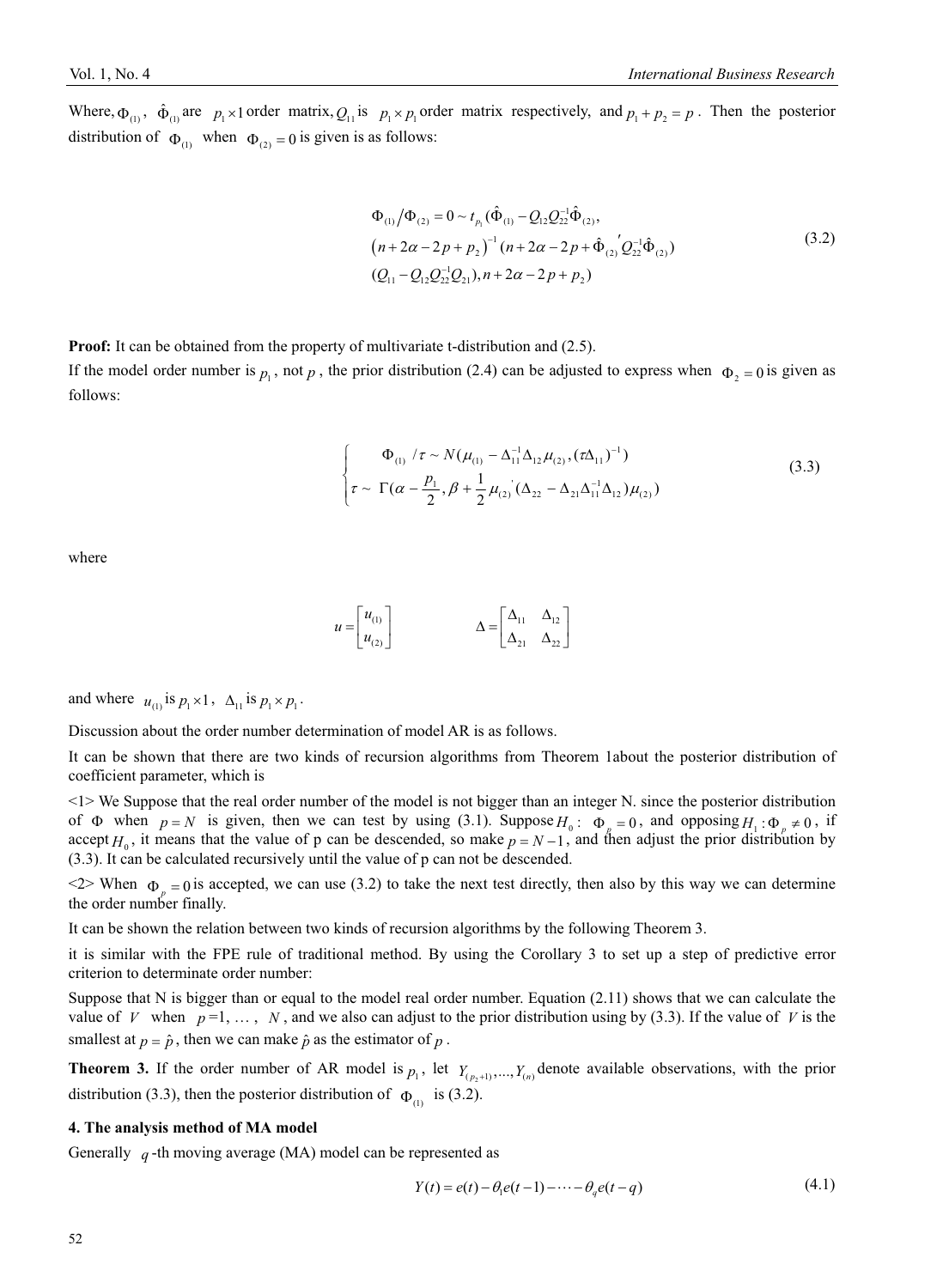where we also assume that  $e(t)$ ,  $t = 0, \pm 1, \ldots$ , are *i.i.d.N*( $0, \tau^{-1}$ ) correspondingly with likelihood function

$$
L(\theta, \tau / S_n) \propto \tau^{\frac{n}{2}} \exp\left\{-\frac{\tau}{2} \sum_{i=1}^n \left[Y(t) + \sum_{j=1}^q \theta_j e(t-j)\right]^2\right\}
$$
(4.2)

If  $e(t)$  is given, then equations (4.2) and (2.2) are the same in the form. Then we known all equitation above is also suitable in the model. Replaced  $\theta = (\theta_1, \dots, \theta_n)$  by  $\Phi$ , *n* by  $n - p$ , *S<sub>n</sub>* by  $S_{n - p}$ , Correspondingly we can recast the model. For example we can obtain

$$
X = \begin{bmatrix} e(0) & e(-1) & \cdots & e(-q+1) \\ e(n-1) & e(n-2) & \cdots & e(n-q) \end{bmatrix}
$$

and so on.

Therefore, the key of analysis method of MA model is how to assess the value of $\{e(t)\}\$ . In Shaarawy and Broemeling (1984), the Box-Jenkins analysis method particularly appropriated. Estimation  $\hat{\theta}_* = (\hat{\theta}_{*1},...,\theta_{*q})$  of  $\theta$  can be calculated firstly, then we can get the estimation by using the following formulas.

$$
\begin{cases}\n\hat{e}(t) = Y(t) + \sum_{j=0}^{q} \hat{\theta}_{*j} \hat{e}(t-j) & t = 1, 2, ..., n \\
\hat{e}(t) = 0 & t = 0, -1, ..., -q + 1\n\end{cases}
$$
\n(4.3)

Then in the context of the Bayesian analysis approach above we can deduced the posterior distributions of  $\Phi$   $\theta$  and  $\tau$ 

Obviously, the analysis approach of MA model combined traditional methods with Bayesian approach and the results are approximately. A common approach assessment for  $e(t)$  shown by when we see estimation as observations, There is, however, on how to get the estimation of  $e(t)$  only by Bayesian analysis approach is relatively little research and unsolved.

#### **5. The analysis method of ARMA model**

The analysis method of ARMA model ARMA similar with the analysis method of MA model.ARMA model can be recast into the following

$$
Y(t) = \Phi_1 Y(t-1) + \dots + \Phi_p Y(t-p) + e(t) \sqrt{2} - \theta_1 e(t-1) - \dots - \theta_q e(t-q)
$$
 (5.1)

Now firstly we also consider about the likelihood function of  $S_p$ 

$$
L(\Phi,\theta,\tau/S_n) \propto \tau^{\frac{n-p}{2}} \exp\left\{-\frac{\tau}{2}\sum_{i=p+1}^n \left[Y(t)-\sum_{i=1}^p \Phi_i Y(t-i)+\sum_{j=1}^q \theta_j e(t-j)\right]^2\right\}
$$

The difficulties are also how to get  $\{e(t)\}$ . Firstly we can get  $\hat{\Phi}_*$  and  $\hat{\theta}_*$  by Box-Jenkins analysis approach, then from following equation we can estimate  $\hat{e}(t)$ :

$$
\begin{cases}\n\hat{e}(t) = Y(t) - \sum_{i=1}^{p} \hat{\Phi}_{*i} Y(t-i) + \sum_{j=0}^{q} \hat{\theta}_{*j} \hat{e}(t-j) & t = p+1,...,n \\
\hat{e}(t) = 0 & t = -q + p + 1, -q + p + 2,...,p\n\end{cases}
$$

Therefore, It can be obtained the value by equation (5.1). Base on above equation (5.1), we can obtain the posterior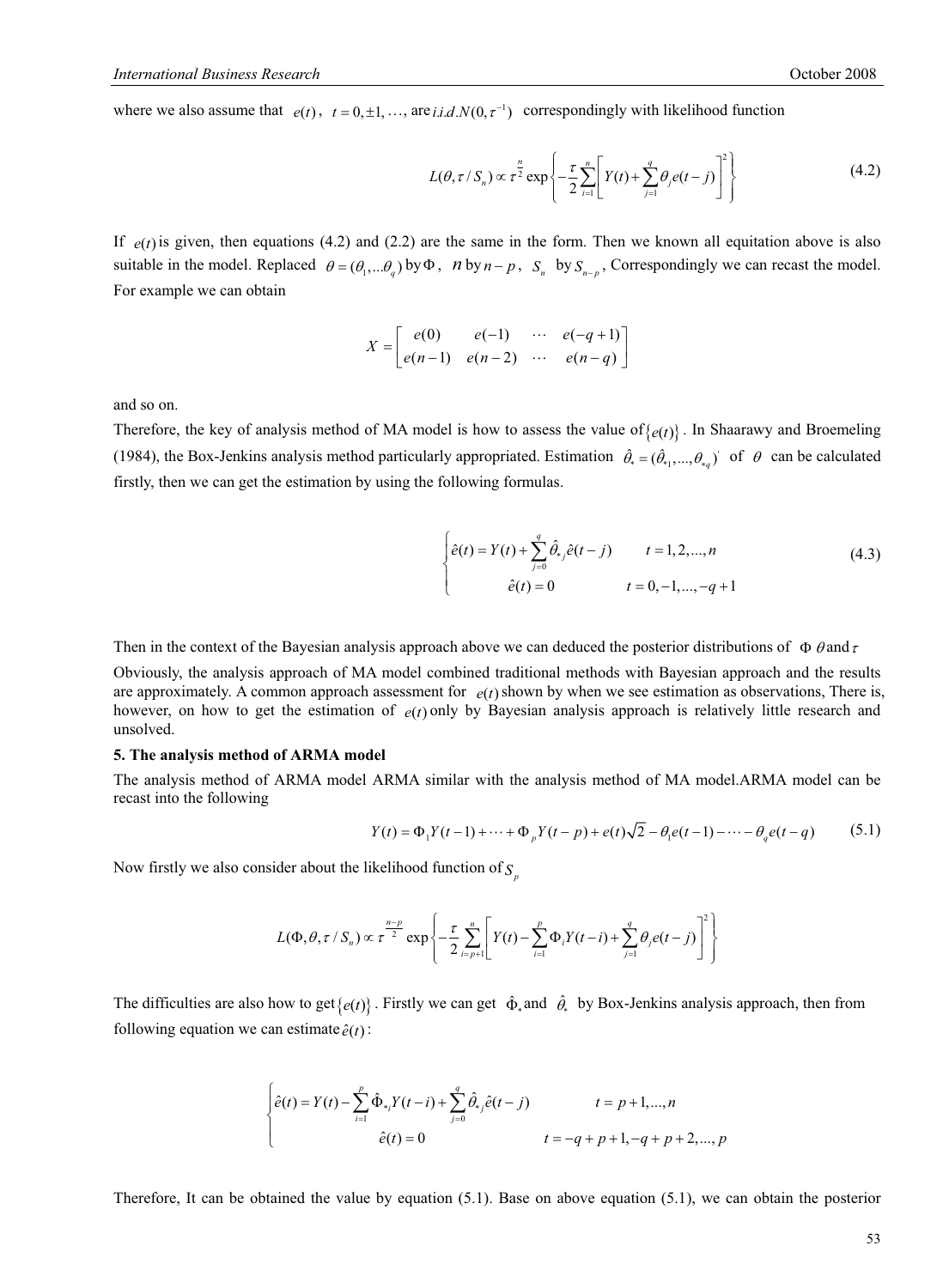## distributions of  $\Phi$   $\theta$  and  $\tau$ .

Similarly Box-Jenkins analysis method helps to get the estimation of  $e(t)$ . And we can draw the conclusion from the discussion above that it is the point to make well the model of MA.

### **6. An application**

As we known, economical system is a complex system and in change frequently (Chongjun Fan, 2008). There is always not enough history data for setting up the forecast model. Therefore, how to make use of Bayesian approach to improve the forecast precision by the relevant data and information is a meaningful topic. Here we discuss the application of Bayes analysis approach to the following case.

The general analysis on real estate by using price index has been carried out for many years in China. The price index is composed by the data from the market research. These data which keep track of the quotations on the market all the times are come from different estates and become a dynamic graph used to observe the quotation on the market. The quantitative research and the precise description and forecast on the orbit track of price index play a major role in real estate research. This paper constructs the forecast modeling on Shanghai Composite Index of Chinese Restate from January in 2005 to May in 2008. The data are deseasonized and normalized first.

First, we get the prior distribution by using Beijing Composite Index of Chinese Restate from October in 2005 to March in 2008, then set Shanghai model up.

The calculations: the order number of the model is  $p=3$ , and we can see Shanghai composite index of Chinese restate by Table 1 as below. It is can be seen from table 1 that error rate for one step forecasting of April, May and June in the year 2008 respectively is -0.49%, -0.34%, 0.09%. Better precision and well performance can be drawn form results. (Insert Table 1 here)

# **7. Conclusions**

This paper mainly at studying the Bayesian approach for ARMA models and illustrating the methods for forecasting Shanghai composite index of Chinese restate as an application. Since our insufficient economy data, it takes us difficulties to forecast just by setting up a model, however, in the view of an introduction of a new solution thought which we can use the prior distributed, it has common significance. The application results do show that the methods we proposed are effective.

## **Acknowledgements**

This research was supported by the key research project of Shanghai Municipal Education Commission of China (No. 06ZZ34). Expresses the thanks.

# **References**

Broemeling, L. & Land M. (1984). On forecasting with univariate autoregressive processes. *Communications in Statistics*, 13.

Broemeling, L. & Shaarawy. (1986). A Bayesian analysis of time series. *Bayesian Inference and Decision Techniques*, Goel, P., Zellner, A. eds..

Berger J. O. (1980). *Statistical Decision Theory*. Springer- Verlag, New York.

Fan, Chongjun. (1993). The Bayesian methods in Time series analysis. *Journal of Xi'an statistical college*, 1.

Fan, Chongjun & Hui Xu. (2008). The Review on Non-linear Analysis and Forecasting Methods of the Real Estate Market in China, *Asian Social Science*, 11.

Hu, Zhang-ming. (2007). Research on forecasting real estate price index based on neural networks, *Academic Journal of Zhongshan university*, 27 (2): 100-115.

Priestley M B. (1981). *Spectral analysis and time series*, Academic Press, London.

Shaarawy S. & Broemeling, L. (1984). Bayesian inferences and forecasts with moving average processes. *Communications in Statistics*, 13.

Shaarawy S. & Broemeling, L. (1985). Inferences and prodiction with ARMA processes. *Communications in Statistics*, 14.

Huiming Zhu, Yuqin Han & Jincheng Zheng. (2005). The Bayesian forecasting for AR (p) model based on normal—Gamma with conjugation prior distribution, *Statistics & decision*, 2.